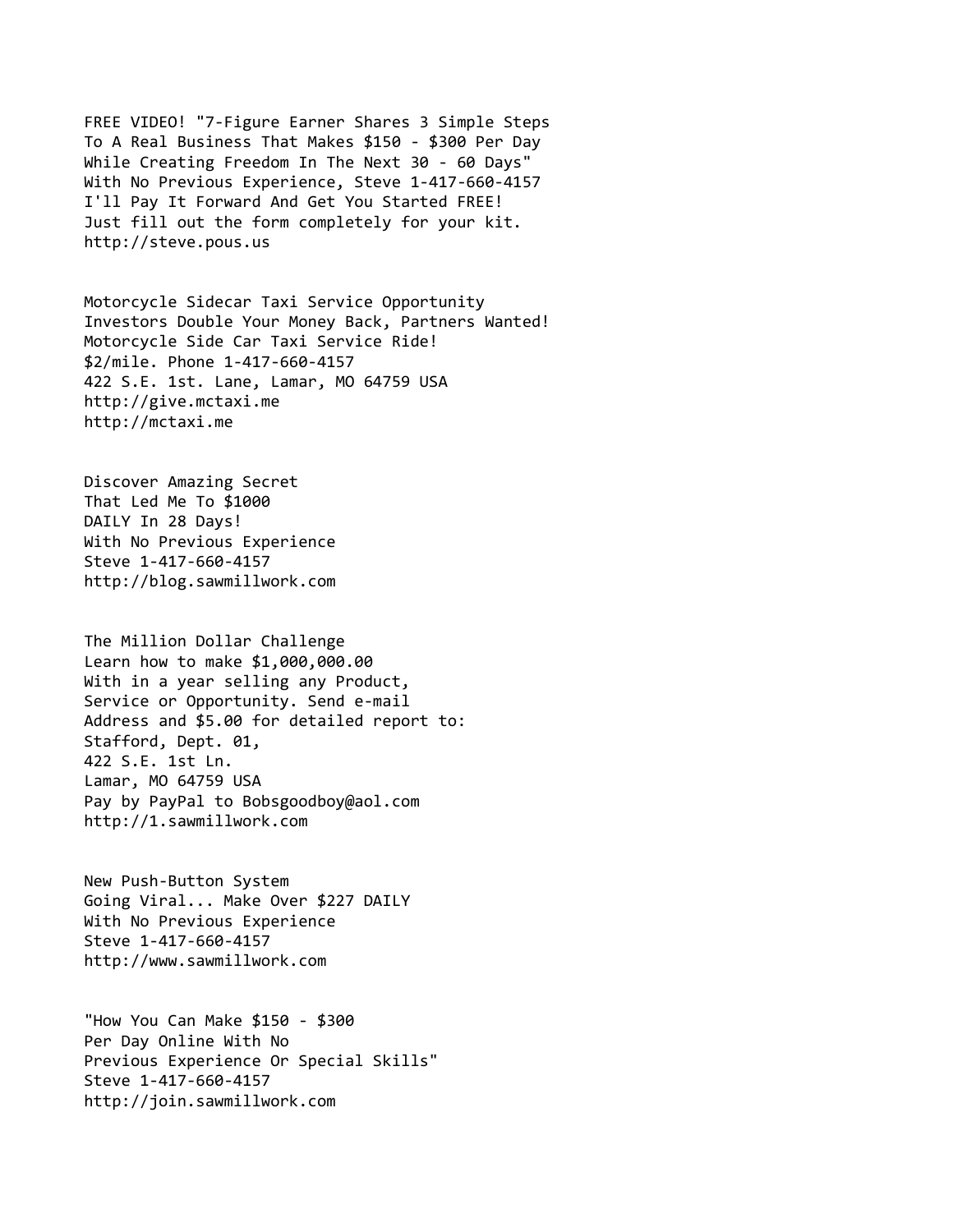Discover Amazing Secret That Led Me To \$1000 Per Month In 28 Days No Previous Experience Steve 1-417-660-4157 http://pc.sawmillwork.com

"Discover Amazing Secret to \$1000 per month in 60 Days with New Video" Don't kid yourself... You Already Know If You Need More Residual Income In Your Life. No Previous Experience Steve 1-417-660-4157 http://pous.sawmillwork.com

United States President Write in Steven Mark Stafford, on your ballet. 1-417-660-4157 http://pous.us http://donate.pous.us

"7 Figure Earner Stumbles Upon Amazing 'Money Getting Secret" (Do Not Spend Another Dime On Advertising Until You Get FREE Access and Know Exactly How This Works!) http://mypc.sawmillwork.com

The Greatest Money Making System Just watch the short video's Try it F\*R\*E\*E\* for 7 day's! Make money online daily go to: http://easymoney.marketing

FREE VIDEO Reveals... New Automated Software Rakes In \$225 DAILY With No Previous Experience Steve 1-417-660-4157 http://22.sawmillwork.com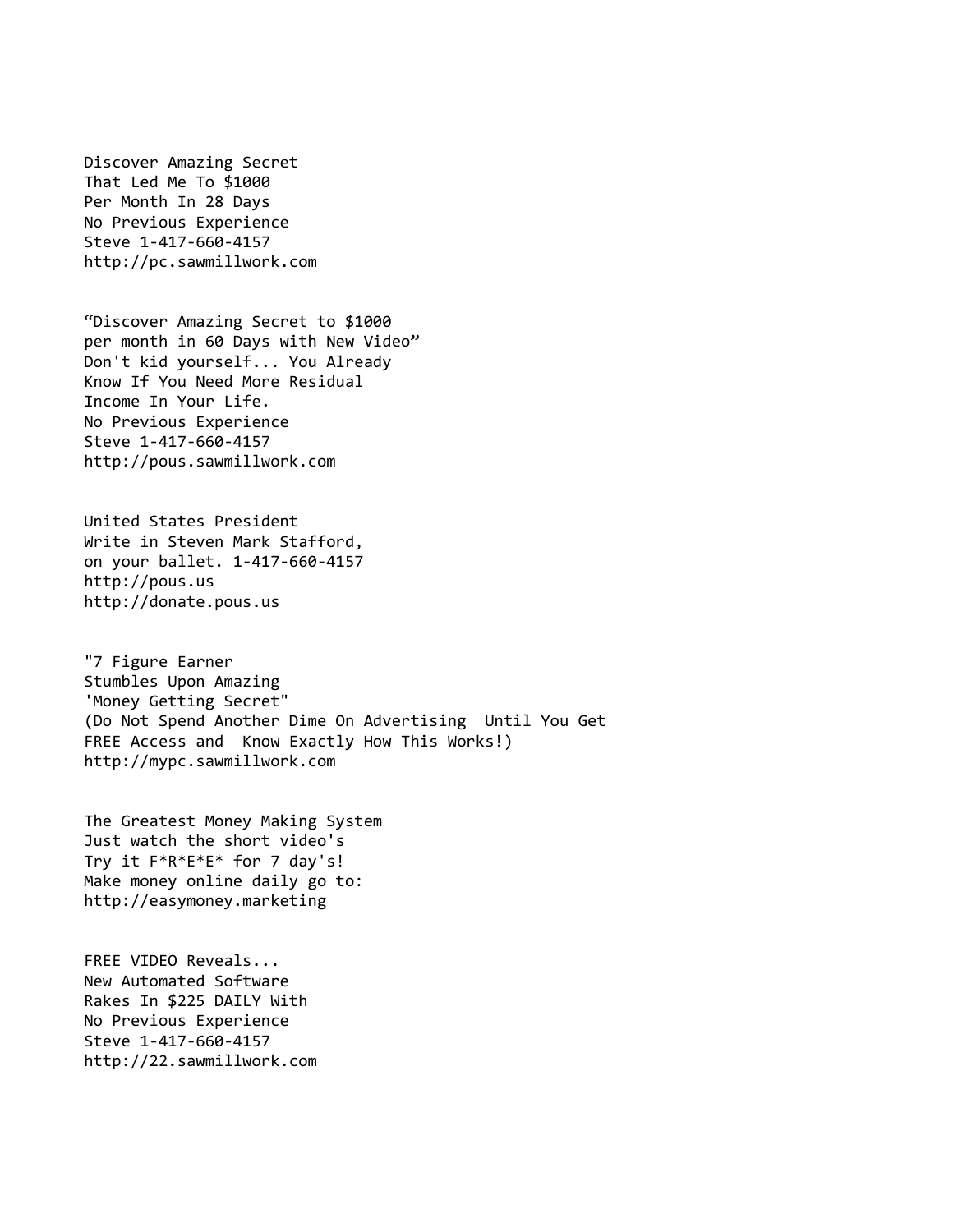MARKETING GENIUS REVEALS: 1 Click "Reverse Income Software" That Generates 4,217 Money Links And STUFFS His Account On AUTOPILOT http://cb.showuse.com

I Want To Give You My List Building Website... Absolutely FREE! (Yes, the Same Website that Spits Out 67 Leads Daily!) Hurry, EXPIRES SOON! https://www.myleadcoach.com/951637

All About Steven Mark Stafford http://rockandrollhits.com

Who Say's You Can't Get Something For Nothing? James Neville Taylor Is Giving Away Rapid Profit Machine You'll Want To Check It Out Soon Before He Changes His Mind! This is well worth a couple hundred dollars/monthly! https://warriorplus.com/o2/a/y24p4n/0

Enter Contest 50 Lucky Winners! http://wild.smshostingservice.com I really hope you'll be one of the 50 winners. The odds are very good you will be if you enter. This is one of my main business deals but, if you are a winner you will earn 1/10 of a percent profit share in everything I do for life. It may or not make you rich but I will pay you. Enter Contest 50 Lucky Winners! http://wild.smshostingservice.com

Want To Become A Webmaster? You'll Need Hosting, Get It Here At Cheap Prices! https://smshostingservice.com